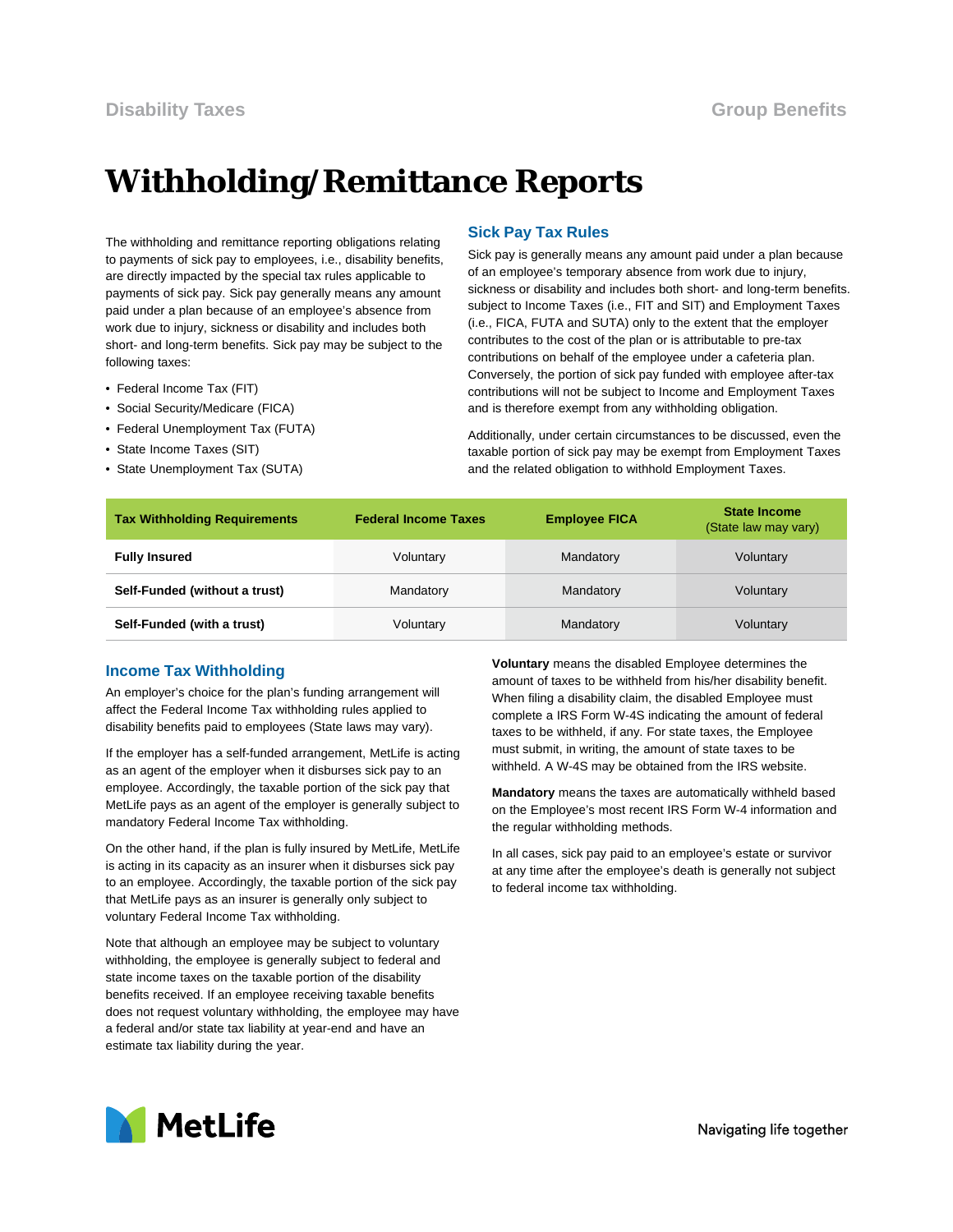#### **Employment Taxes**

The taxable portion of a disability benefit is subject to Employment taxes except as listed above. The benefits may be subject to FICA taxes if paid in the year of the employee's death. Payments made after the calendar year of an employee's death are not subject to Employment Taxes.

#### **FICA Taxes**

In general, the Employer and the Employee must each pay 7.65% of taxable disability benefits as described in the chart below. (The Employer portion is not withheld from the employee's benefits).

#### **FICA Withholding**

FICA taxes only apply to the first six complete calendar months of disability benefits. Benefits paid in the first month that an employee is on disability are subject to FICA taxes, but do not count toward the six-month period if the disability does not start on the first of the month. A disabled Employee who returns to work for any length of time and then returns to disability for the same or a different disability will need to start a new six complete calendar month period.

Disability payments made to the employee's estate or beneficiary may be subject to FICA if paid in the year of the employee's death.

| <b>Tax Rates and</b><br><b>Social Security</b><br><b>Wage Base Limit</b> | <b>Social</b><br><b>Medicare</b><br><b>Security</b> |                       | Total<br><b>FICA</b> |
|--------------------------------------------------------------------------|-----------------------------------------------------|-----------------------|----------------------|
| <b>Employee Tax</b>                                                      | $6.2\%$ <sup>1</sup>                                | $1.45\%$ <sup>2</sup> | 7.65%                |
| <b>Employer Tax</b>                                                      | $6.2%$ <sup>1</sup>                                 | $1.45\%$ <sup>2</sup> | 7.65%                |

## **FUTA and SUTA Taxes**

Disability payments are subject to FUTA to the same extent that they are subject to FICA. Disability benefits are subject to SUTA. You should check the SUTA laws in your state(s) to determine the extent that the disability benefits are subject to SUTA.

#### **IRS Forms: W-2, 940, 941 and 8922**

Who is responsible for remitting taxes depends on whether the Employer's plan is fully insured or self-funded. The chart below summarizes these responsibilities. (It does not cover "Advise to Pay" agreements.)

#### **W-2s**

MetLife will, if requested, prepare W-2s for each disabled Employee who receives a taxable benefit. If MetLife agrees to remit the Employer share of FICA, then MetLife will automatically be responsible for producing the Form W-2.

Generally, the Employer's name and EIN will appear on the Form W-2. However, if MetLife agrees to remit the Employer share of FICA (and AC213A, AC213B and/or AC213C is completed), then MetLife's name and EIN will appear on the Form W-2.

#### **940, 941 and 8922 Reporting**

MetLife will file Form 941 for all taxes that MetLife is remitting to the IRS. The customer will need to report any taxes that they are required to remit to the IRS on their own 940 and 941 forms.

One IRS Form 8922 "Third Party Sick Pay Recap" will be filed by MetLife to report disability payments and taxes withheld, in the aggregate, for those groups for whom MetLife has remitted the employee's share of Social Security and Medicare taxes, and the Forms W-2 are prepared by us, or the employer, using the name and EIN of the employer.

For all disability customers, the following tax reports are standard:

#### **Disability Payments**

Reports are generated showing the amount of disability payments and taxes withheld for each claimant. Short-term disability and long-term disability reports are generated daily and quarterly. The quarterly report is on a cumulative basis. A year-end report is run on a cumulative basis for the year and replaces the 4th quarter cumulative report.

### **Party Responsible For Tax Remittance Type of Plan**

| <b>Type of Tax</b>    | <b>State</b>          | Federal               | <b>Employee FICA</b>  | <b>Employer FICA</b>  | <b>FUTA &amp; SUTA</b> |
|-----------------------|-----------------------|-----------------------|-----------------------|-----------------------|------------------------|
| <b>Fully Insured*</b> | MetLife               | MetLife               | MetLife               | Emplover <sup>3</sup> | Emplover <sup>4</sup>  |
| Self-Funded           | Employer <sup>5</sup> | Employer <sup>5</sup> | Employer <sup>5</sup> | Employer <sup>5</sup> | Emplover <sup>4</sup>  |